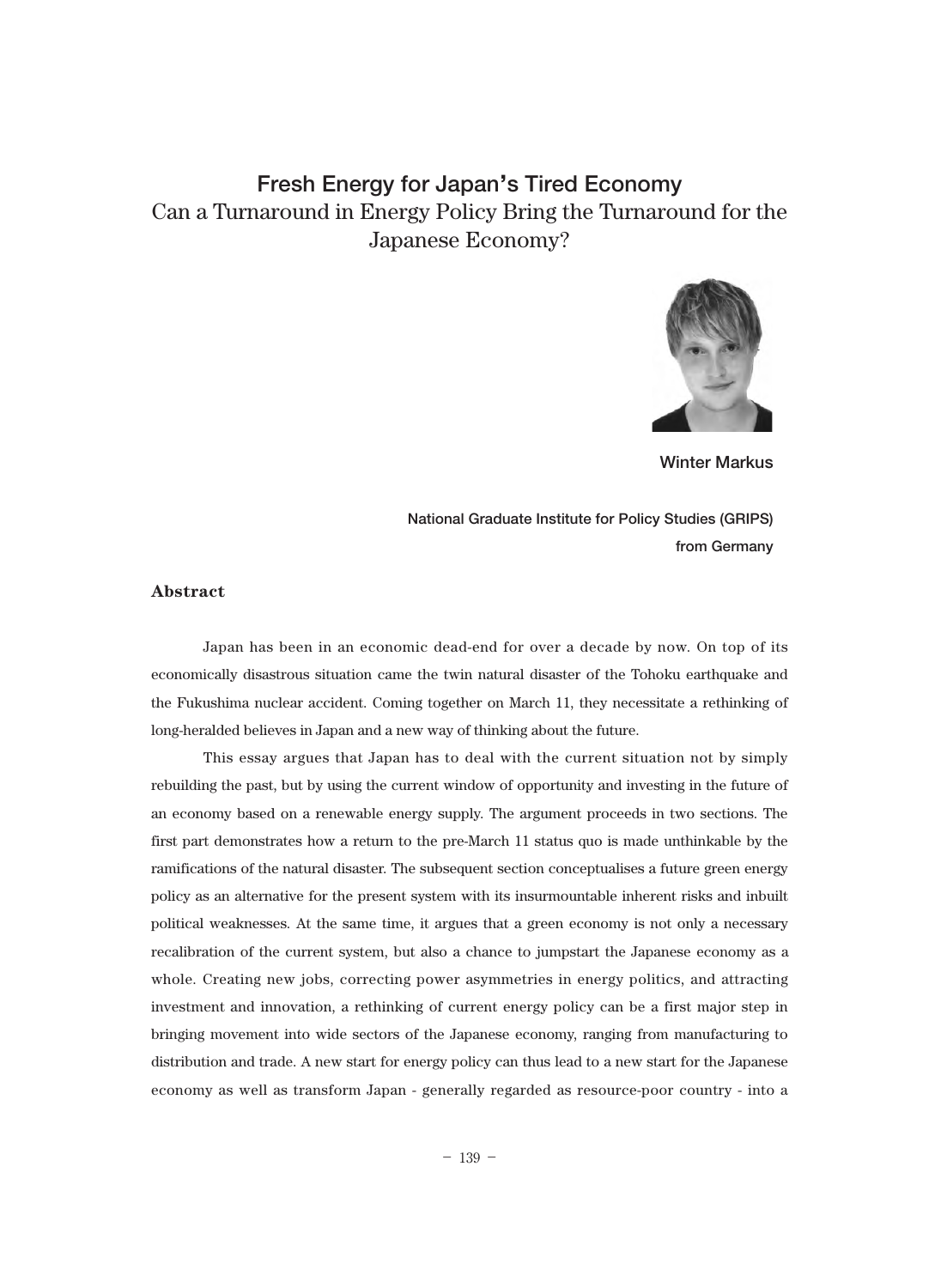resource itself.

Bringing about a paradigm shift in energy policy, however, is no easy task politically (as former Prime Minister Kan's statement has shown all but too clearly) and comes at a cost: It requires heavy initial investments and acceptance of a landscape changing with the decentralisation of energy production. However, stressing the need for an open debate about the costs and benefits of a turnaround in energy policy, I argue that the initial costs are by far outweighed by future gains and that an honest discussion will lead to wide public acceptance of such a shift in energy policy. Simply imposing the costs of a turnaround in energy policy without explaining the costs and benefits of the policy shift in relation to each other will lead to rejection of the policy - and invite a back and forth similar to that in Germany.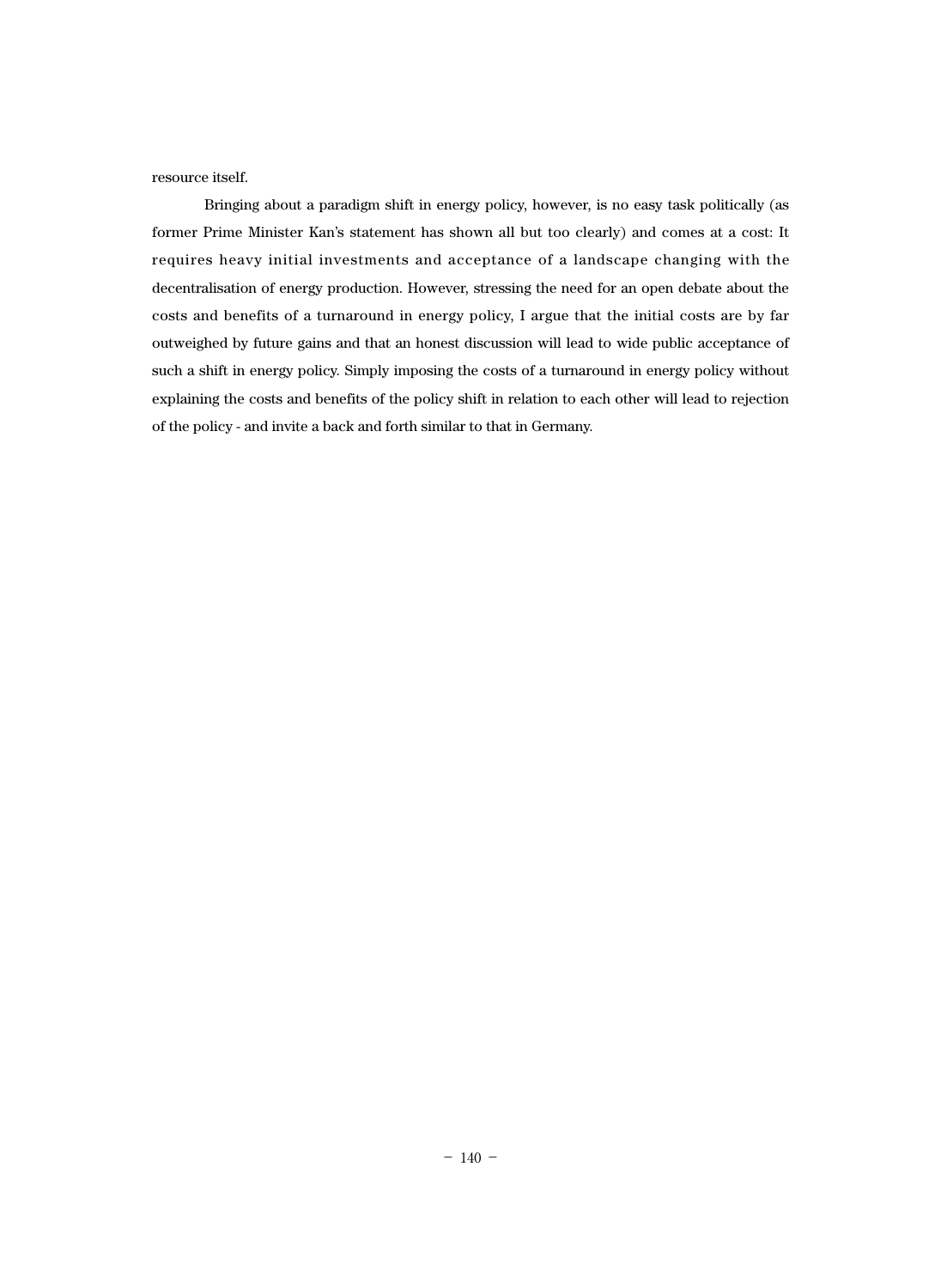## **Table of Contents**

- 1. Introduction Killing Two Birds with One Stone
- 2. The Look Behind No Way Back
- 3. The Look Ahead The only Way forward
- 4. Conclusion The Small Costs of Exploding Windmills

References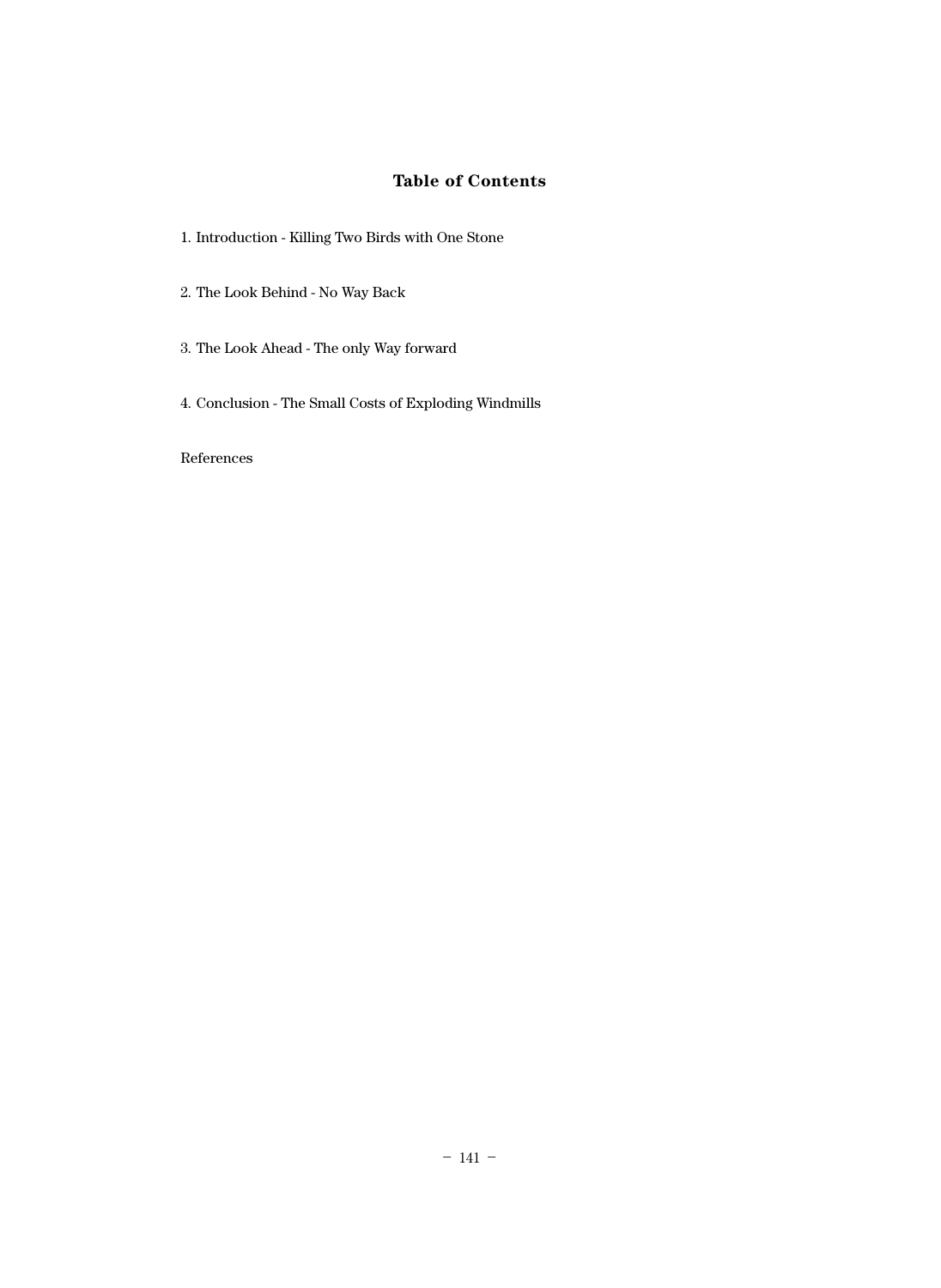#### **1. Introduction - Killing Two Birds with One Stone**

Japan has been devastated by an unprecedented catastrophe. Japan has "lost" (evil tongues may say 'thrown away') two decades. China is on the rise as major competitor. The only thing on the rise in Japan is public debt. Fukushima is still far from normal. So far the bitter facts. The issue now is what lessons are to be drawn from those facts? First, being from the world's champion of wailing and complaining, Germany, has taught me that pessimism does not help. It only leads to overlooking opportunities. Even though wailing is not particularly Japanese, there is still the danger that all economic problems will fatalistically be excused by the earthquake. This will have two fatal consequences: for one, Japan will not address its underlying structural problem, which, *inter alia*, is betting on the wrong horse, namely an economy based on fossil energy; second, it leads to a situation in which the present unique window of opportunity to turn the tide is passing by unnoticed. Instead, already now Japan is returning to its usual political bickering under the, I think, twentieth prime minister within three years. It is focusing on rebuilding (thus that what was in the past), instead of creating something new.

But Japan is in dire need of something new. For two decades Japan has done little more than administering its past wealth and its present decay. Indeed, the biggest question of the time is how to put the Japanese economy back on its feet while simultaneously preventing another Fukushima from ever happening again. The essay's argument thus proceeds in two sections. First, I show that there can be no way back to the time before March 11: The lessons from the earthquake and Fukushima cannot be ignored, although many people from the old days' politicoindustrial complex try hard to push aside the upcoming discourse on nuclear energy and the ties between ministries, politicians, and the energy industry. The second section then turns to the lessons to be drawn from this insight. It calls for acknowledging that nuclear energy can have no place in Japan. Instead, using the window of opportunity now, Japan can become a country with a sustainable living standard and simultaneously address the problem of its sluggish economy by investing in what unalterably has to become the future of energy policy.

#### **2. The Look Behind - No Way Back**

"Our nation should aim to become a society that can manage fine without nuclear power." This statement by former Prime Minister Kan thus proposes that in some distant future, by unspecified means, Japan should decrease its dependency on nuclear energy. Pretty much what the Green Party demanded in Germany in the 1980s. Not enough to wipe me off my feet, thus, but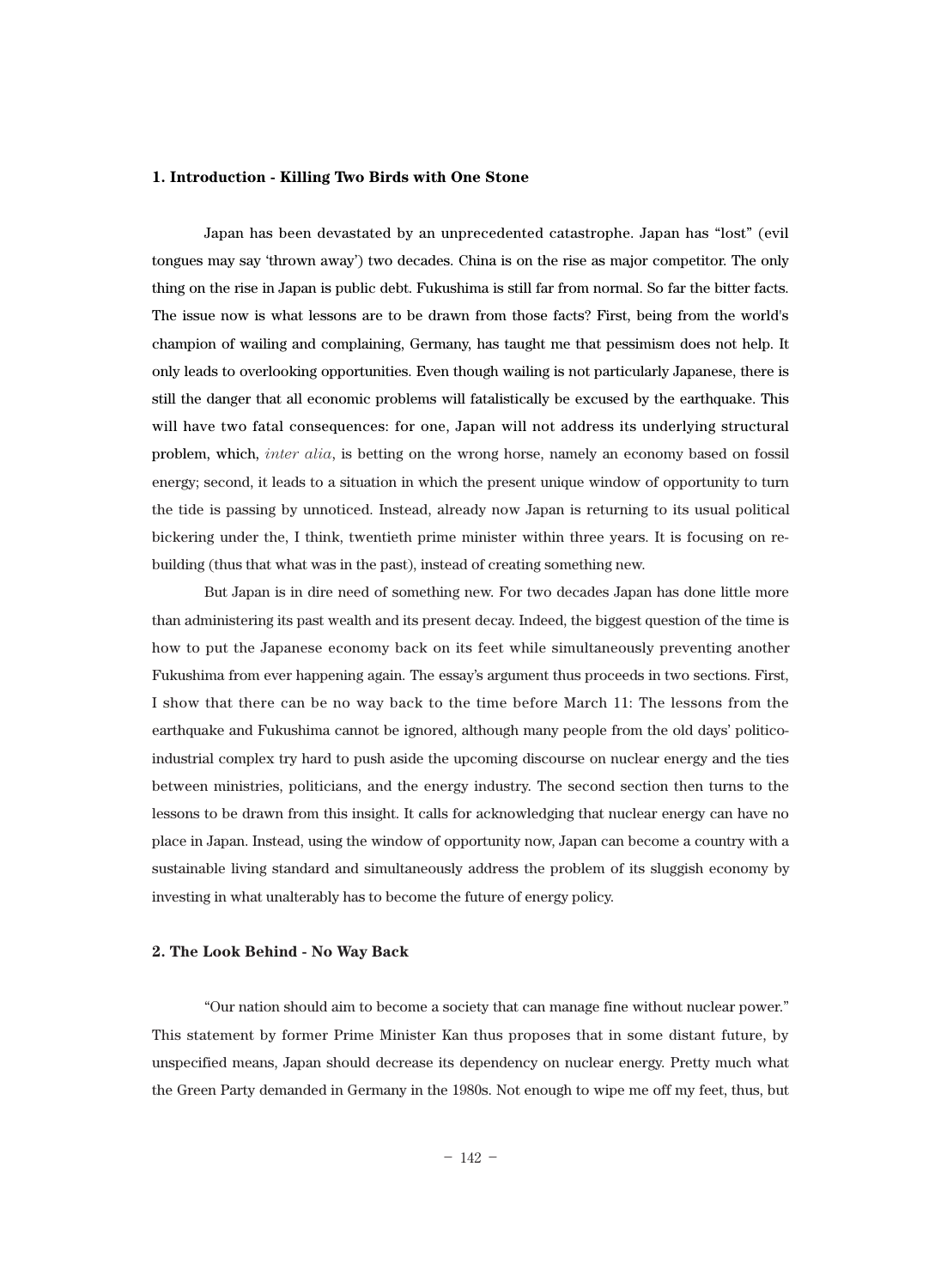clearly enough for some people in Japanese politics. Kan's attempt to break through the thinking ban on Japan's sacrosanct nuclear energy was quickly dismissed by the elder gentlemen in Japan's political and industrial circles. Thus, will it take another twenty years, just like in Germany, for Japan to dismiss nuclear energy and switch to renewable energy? I hope not. Japan can profit from having a look at Germany - which is not to say that Germany is the shining example of sound energy policy. Certainly not. But also by looking at what mistakes have been made: For instance, one decision to phase out nuclear energy might be enough. Phasing out the phase-out, just in order to soon after that phase out the phase-out from the phase-out, seems, at least to me, overly complicated.

But before looking at the German case to determine what might be the merits of a phaseout, I want to explain why Japan cannot just go back to its daily routine. The earthquake alone was devastating already, killing ten thousands. Yet, the man-made disaster of Fukushima came on top of this natural disaster (sure, the cause was not man-made but a natural disaster. Still, the accident was man-made in that nuclear power plants were built and not sufficiently secured). Man-made means preventable. 80.000 people had to leave their homes around Fukushima and might never be going back there. These people did not only leave behind their houses, but their lives as well. Only one such case should actually be reason enough to take every step necessary that something like this will never happen again, but 80.000 make an undisputable case. Thanks to the government's flexibility in setting the limits for radiation (for instance, by raising the limits for children by twenty times), life can go on without disturbing news that people might have been exposed to overly high quantities of radiation- except of course, the workers in Fukushima itself; however, those are of course heroes, not victims. But radiation does still affect wide areas for a long time to come. Farmers cannot farm anymore and fishers cannot fish anymore (at least they cannot make a living of it anymore), even in regions outside Fukushima. And this is not even to speak of the long-term health problems that might occur from radiation which are currently being researched by the Japanese government. This kind of damage does not appear on the electricity bill, and thus atomic energy lobbyists continue to emphasise how cheap nuclear energy is compared to new forms of renewable energy. It is a textbook example of a negative externality caused by one polluter, paid for by the entire society.

While the present sufferings caused by the nuclear accident are sufficient to necessitate a change of policy, the present situation of the nuclear industry also prevents a return to the previous status quo. The Atomic Village refused to acknowledge that any large-scale catastrophe might ever happen. Therefore, the maximum height of any tsunami wave anticipated by TEPCO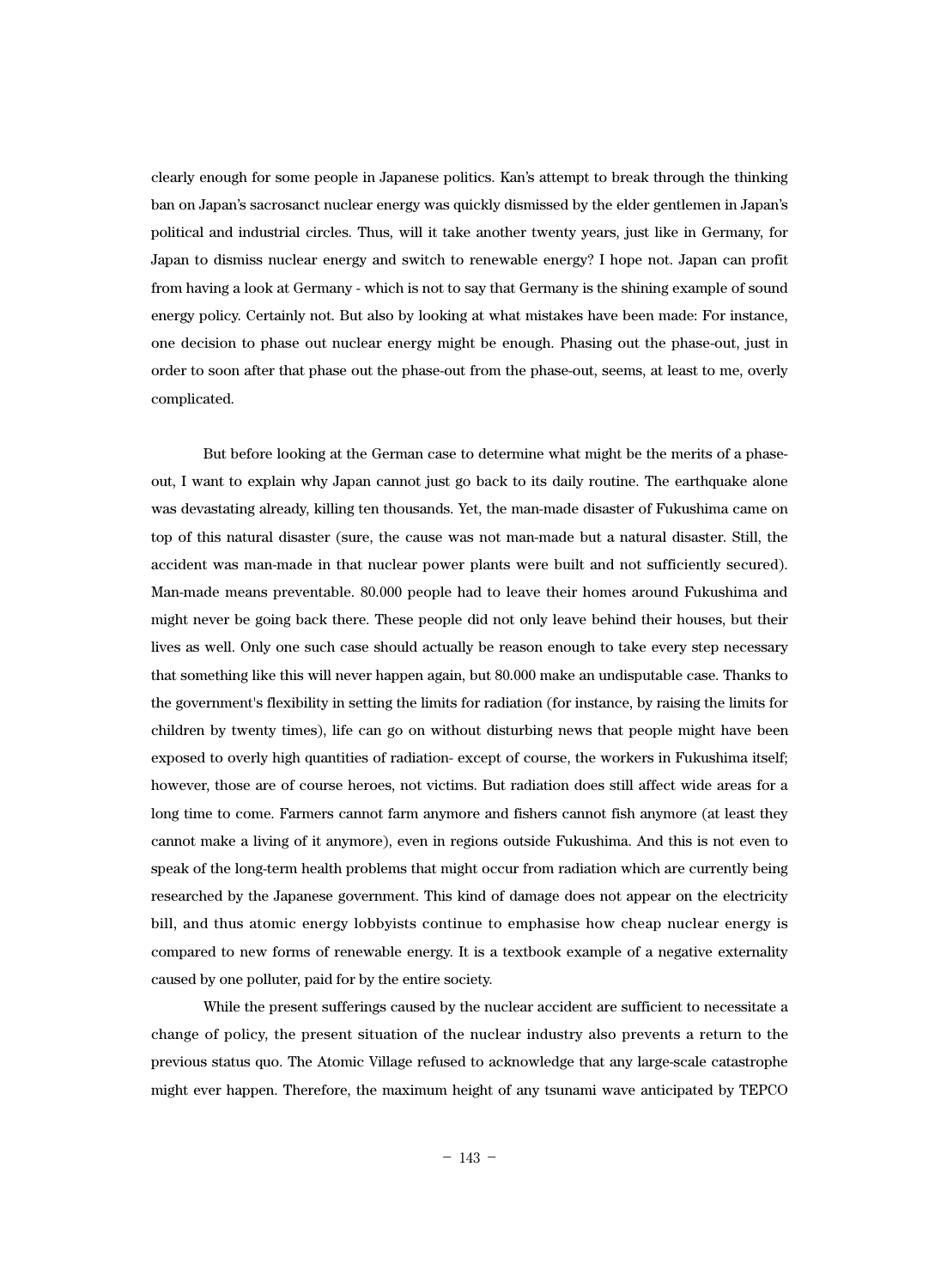was 5, 7 m - the wave after the earthquake on March 11 was 14m high (Asahi Shimbun, 25 August 2011). And the occurrence of other major earthquakes in Japan is not a question of *if*, but a question of *when*. The only player in the game that appears to have understood these risks perfectly is the insurance industry. Why else would no single nuclear power plant on this planet have insurance coverage even though the damages caused by any accident are unimaginably high as can be witnessed just now?

While the man-made disaster of Fukushima is thus preventable by looking for alternative sources of energy, a natural disaster is not preventable, nor is there absolute protection against it. There is thus no way to circumvent the conclusion: nuclear power plants in a country such as Japan are time bombs - a fact that has long been well-known, but also well-ignored (Hamaoka Lawsuite, 2007). This first section thus illustrated that a return to the previous status quo is no longer viable in view of the knowledge that such a disaster can strike again anytime - no protection possible.

#### **3. The Look Ahead - The only Way forward**

*Nikkeicho* is asking for "a recovery philosophy based on a long-term perspective". Certainly, such a dramatic turnaround in energy policy requires forsaking present luxury for greater future gains and thus a good deal of long-term thinking. The statement is correctly put: Now is the time to ask the big questions; not the time for German pessimism and not for feeble attempts to simply rebuild what has been destroyed. The present situation has put future energy policy - a topic much ignored in Japan in its complacency about nuclear energy -on the political agenda. Japanese politicians and entrepreneurs now have a unique window of opportunity to initiate a real shift in energy politics. The next section thus turns to the question why a turn in energy politics would help to prevent future disasters and aid the economy at the same time.

Any debate about future energy policy needs to start with an honest cost-benefit analysis of alternative forms of energy. As said above, the costs of nuclear energy are grossly understated: No nuclear power plant has insurance and in case of an accident, however unlikely that might be, the costs for society are immense; both, in terms of health and money. Nor do any of the subsidies nuclear energy providers received for nuclear research appear on the electricity bill, nor do the costs of storing and disposing of nuclear waste appear on the bill (but are also secretly paid for by tax money). Moreover, owners of nuclear power plants often advance the argument of environmentally-friendly nuclear energy with low carbon emissions. What they conveniently tend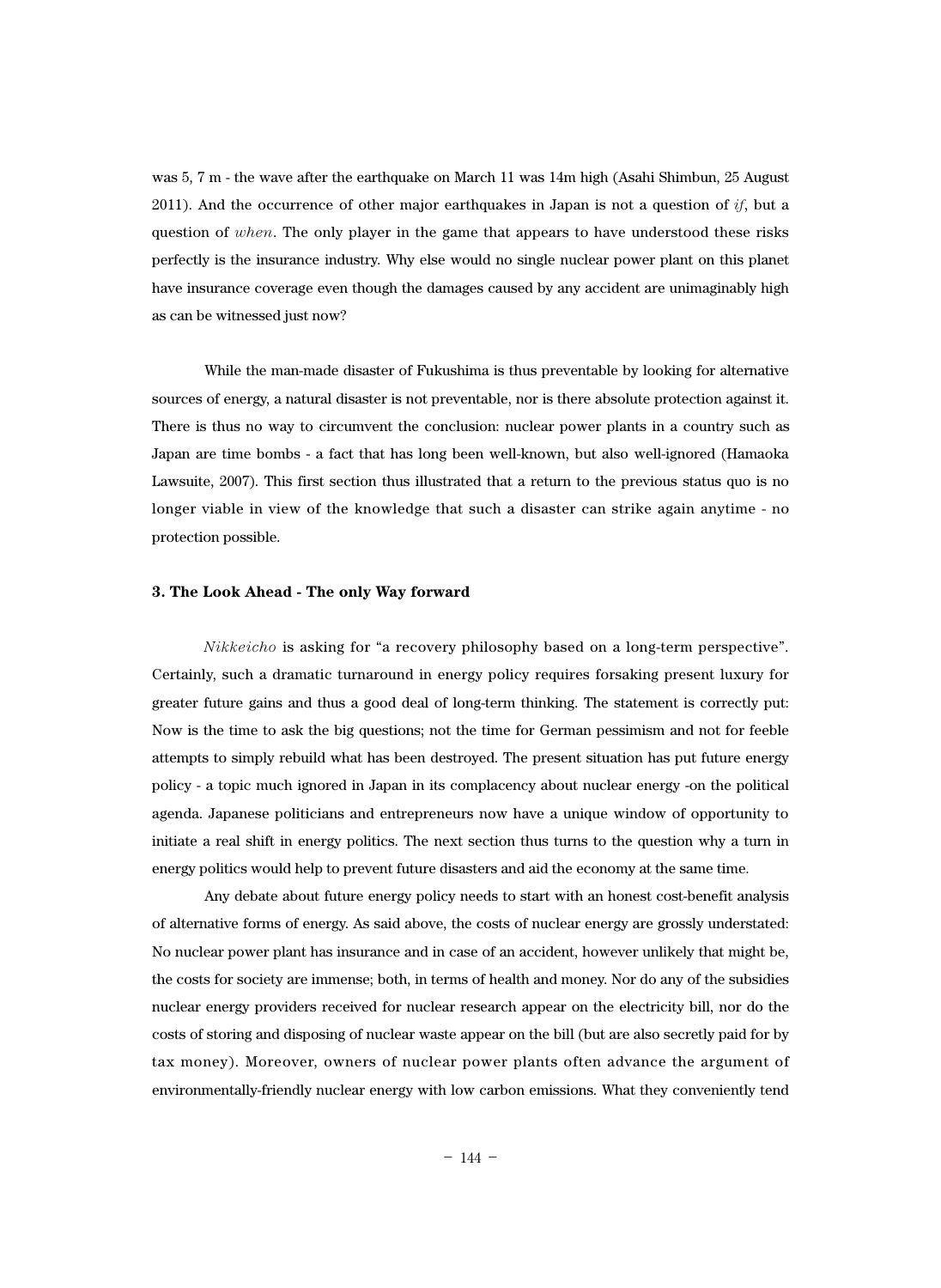to forget, however, is the way in which uranium is won - namely under conditions very damaging for the environment and for the (mostly indigenous) population living in the surroundings. Which is not even to speak of the difficulty of storing nuclear waste safely for millions and millions of years to come, as witnessed by the immense problems in Germany: so far no place that would be safe enough has even been found and radiation is leaking from the present interim facilities. In one hundred million years, it will be long forgotten what 'Germany' and 'Japan' actually were, but our nuclear waste - it will still be radiating happily ever after.

Taking into account these hidden costs, renewable energy sources like photovoltaic and solar panels do not look so expensive anymore after all. Still expensive, yes, but one should not forget that those new forms of energy are still in their infant years and will become considerably cheaper given economies of scale and experience similar to that traditional sources of energy now command.

But how will a green energy sector help Japan's sluggish economy? Fate favours the bold, economics favour the first mover. Japan can be one of the first industrialised nations to switch to a renewable energy supply, becoming one of the prime producers and exporters of innovative energy technology. In Germany in 2010, almost 400.000 people were employed in the green energy sector, not only in manufacturing, but also in adjacent sectors such as distribution and trading (Blazejczak, Braun, Edler & Schill, 2011). Employment numbers in the sector are growing by about 14 % annually. Given the ever-growing investment volume worldwide in green energy - in 2009 alone it was about \$150 billion - this market might presently still be a niche but is bound to be future mainstream. Every country will sooner or later need to invest in renewable energy. The current living standard of the industrialised nations is not sustainable for an ever-growing world population - in fact, it is not sustainable for the present population size of the Western world already. Only investment into renewable energy will make our living standard sustainable. But strangely enough, so far people turn their eyes to Germany, not to the country of the Kyoto Protocol when it comes to renewable energy. And indeed, Germany, with steady investment and support for the green sector of the economy, overtook Japan in the production of, for example, photovoltaic facilities and became one of the world leaders in the export of innovative energyrelated facilities. Germany is already reaping the benefits in terms of employment and a healthy sector of the economy that contributed about \$40 billion to GDP in 2010 with an ever-growing tendency. The green economy is precisely the push the sluggish Japanese economy needs.

Furthermore, coming back to the Atomic Village and the ties between industrial conglomerates, energy suppliers, and politics, investing in these new kinds of renewable energy has another positive effect: photovoltaic and solar panels, windmill parks, and biogas facilities are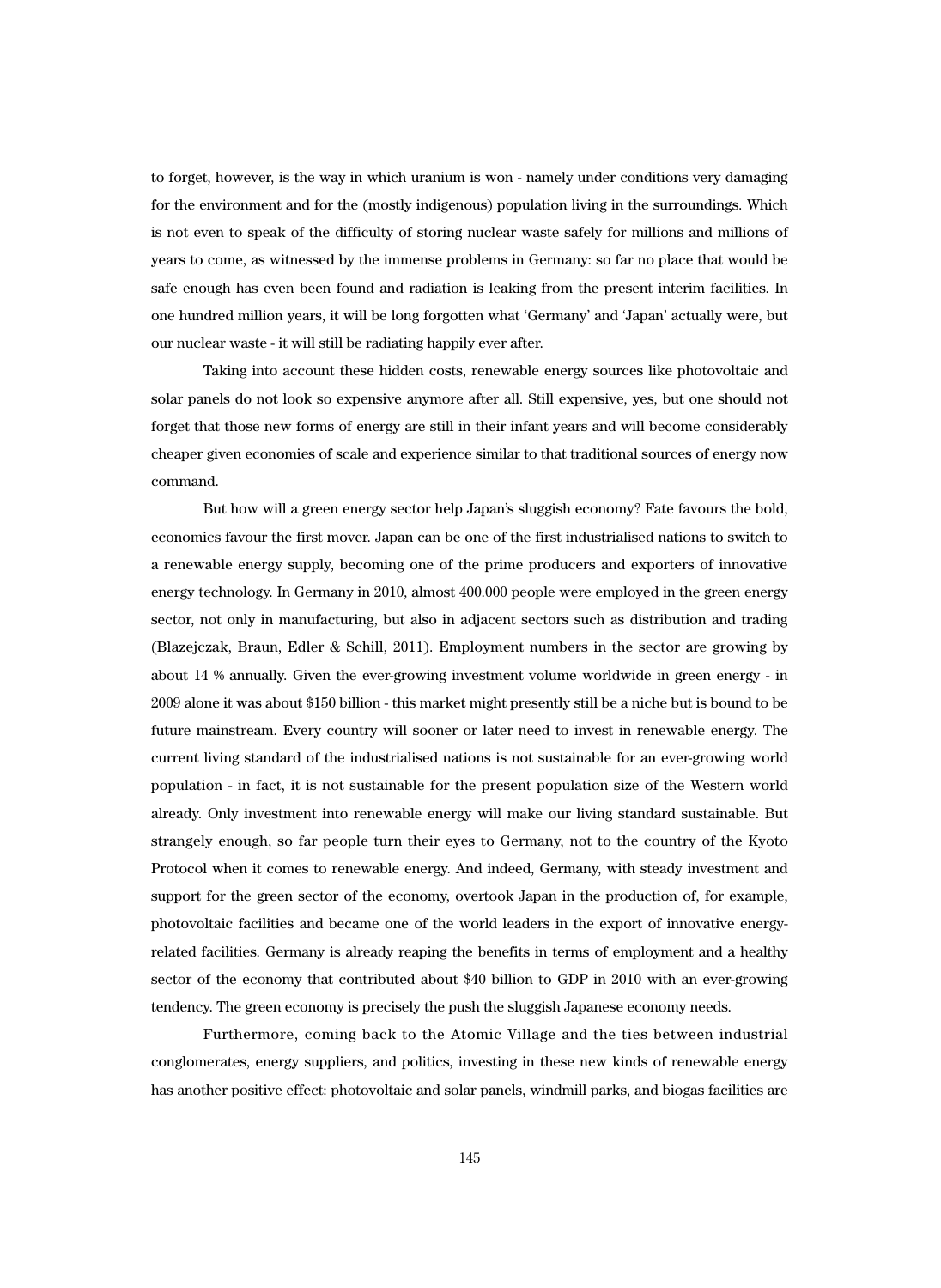all decentralised forms of energy. Typically, individuals or groups of people invest in those energy sources and build the facilities near to the area where the electricity is being used eventually. This decentralisation takes power out of the hands of power companies and decreases their leverage on price-setting and politics. Given the immense power vested in the oligopoly of Japanese energy suppliers this is already an end in itself. It is even more so when one considers what the oligopolists have done with that power in the past (see for instance the episode described above in which TEPCO prescribed its own security measures for its power plants - only regulated by METI which is thus simultaneously responsible for advancing and overseeing nuclear energy). This decentralisation will thus considerably help breaking up the Atomic Village. It will slowly transform current power companies from suppliers of energy to managers of local energy networks.

On the other hand, this already touches upon the problems associated with a turnaround in energy policy which cannot be ignored. It was exactly the silence about the disadvantages and the costs of forging a completely new energy policy that made the back and forth in German energy policy possible in the first place: In 2000 the first decision for nuclear phase-out was taken, in 2008 the phase-out was reversed, in March 2011 after Fukushima the reversal of the phase-out was taken back. It was a shameful back and forth and Japan would be well-advised to avoid such a situation and go through the entire discussion before embarking upon any policy adventures. *Nikkeicho* is asking for such a long-term perspective. Germany, on the other hand, did not think much further then how to replace nuclear energy with renewable energy by 2020. Right now, Germany is muddling through. Piece by piece information comes to the surface what still needs to be done in order to achieve the set objectives of doubling the share of green energy by 2020. For instance, thousands of kilometres of new electricity cable networks will have to be built which will be eye sores in the landscape; that much is for sure. Therefore, Japan needs to discuss thoroughly up front how to best achieve a sustainable energy supply from renewable energy sources.

First, the decentralised energy network that comes with solar, photovoltaic and wind parks necessitates a massive investment in electricity transport networks from the many sites of production (as opposed to one nuclear power plant) to where it is needed. Moreover, while nuclear energy is independent from any outside influences, wind parks need wind to generate energy, and photovoltaic and solar panels need sun to deliver energy. Thus, the transport network needs to be flexible enough to accommodate the peak production during windy hours of sunshine and also needs to encompass high-capacity energy storage facilities for electricity to provide for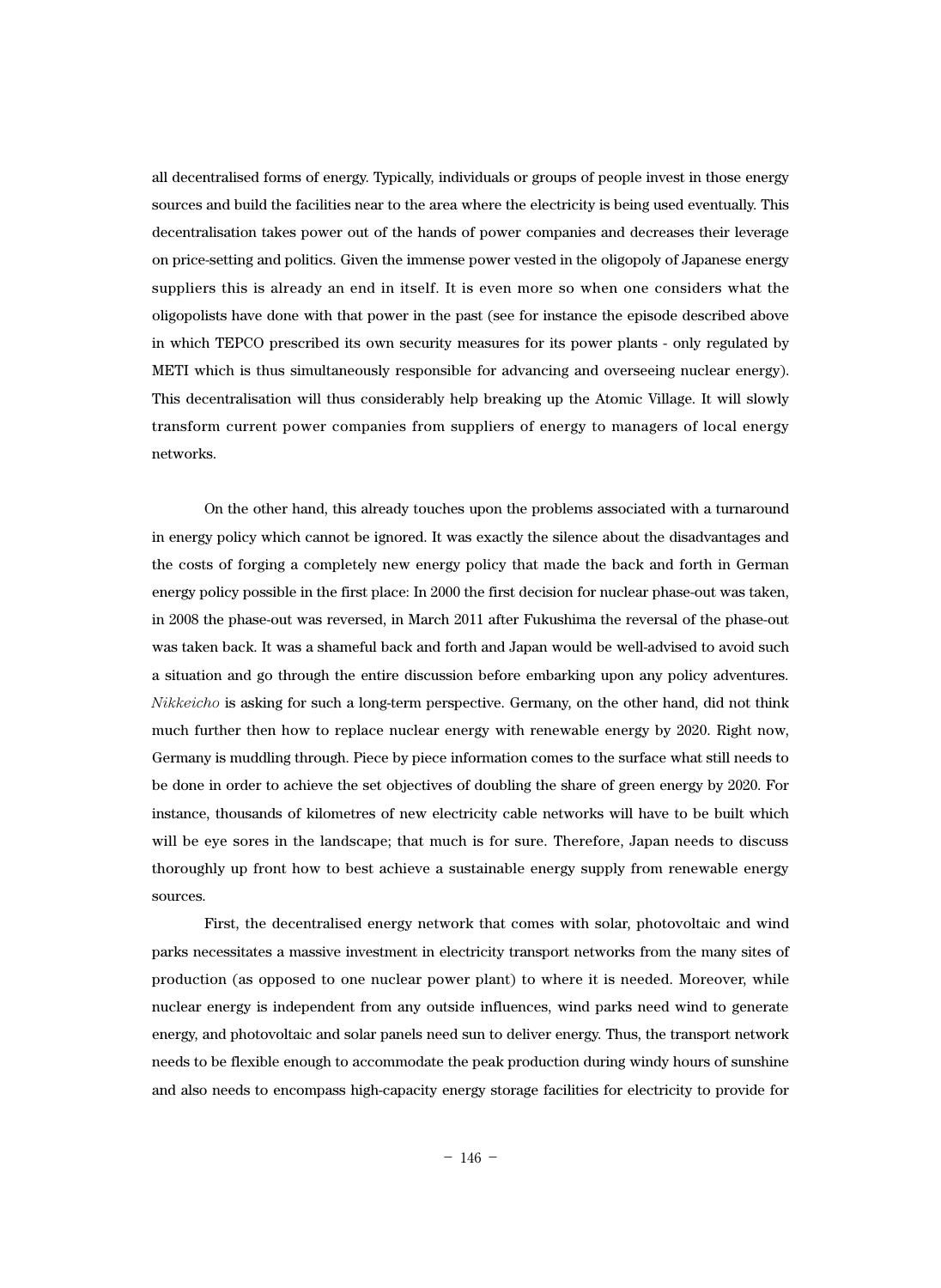dark hours without wind. Second, by not thinking far beyond 2020, Germany conveniently also ignored the problem of how to deal with waste from renewable energy facilities. To date it is still unclear how to dispose of solar or photovoltaic panels and how much that will cost. As above, Germany needs to figure out the details while going ahead. However, politicians have to come up with a solution soon if they do not want people to start digging in the panels in the woods like my grandfather used to do with the asbestos he found in his house. Without a clear solution to this problem, the problem of renewable waste disposal will become similar to that of nuclear waste disposal. Third, what is also still unclear but is obviously not important enough to do the calculations before deciding on the policy is the price increase of electricity. Speculations reach from \$0 to about 5 Cent per kWh and anyone is invited to take a guess. For Japan, it might be a good idea to do some calculations up front and thus invite an honest discussion about not only the benefits, but also the costs of a new energy policy. About five cent more costs per kWh, for instance, will increase electricity costs for German households by about 20%. Only an open discussion, however, can lead to public acceptance. Imposing the costs of a turnaround in energy policy without explaining the costs and benefits of the policy shift in relation to each other will lead to resistance and rejection of the policy - and invite a back and forth similar to that in Germany.

Turning its eyes on Germany for what benefits a turnaround in energy policy might have as well as what mistakes should be avoided can thus be a fruitful exercise for Japan. However, what must not be forgotten in the discussion is the specific Japanese position to make use of renewable energy: It is an island country spanning from Okinawa to Hokkaido, encompassing subtropical climate zones of abundant sunshine as well as windy mountain and seaside areas. Therefore, in some significant aspects Japan is differing from Germany - in aspects that actually make the use of renewable energy even easier and more advantageous for Japan than for Germany. Japanese like to complain that they live in a country without any natural resources and consequently are dependent on nuclear energy. However, relying on renewable energy, Japan can make its geographical position and its climate one of its prime natural resources. It can utilise its southern areas for solar energy, the rest is much better situated for wind and water energy than any German region.

#### **4. Conclusion - The Small Costs of Exploding Windmills**

In conclusion, I want to come back to the initial question whether a turnaround in energy policy can bring the turnaround for the Japanese economy. No, it cannot. Even 400.000 jobs and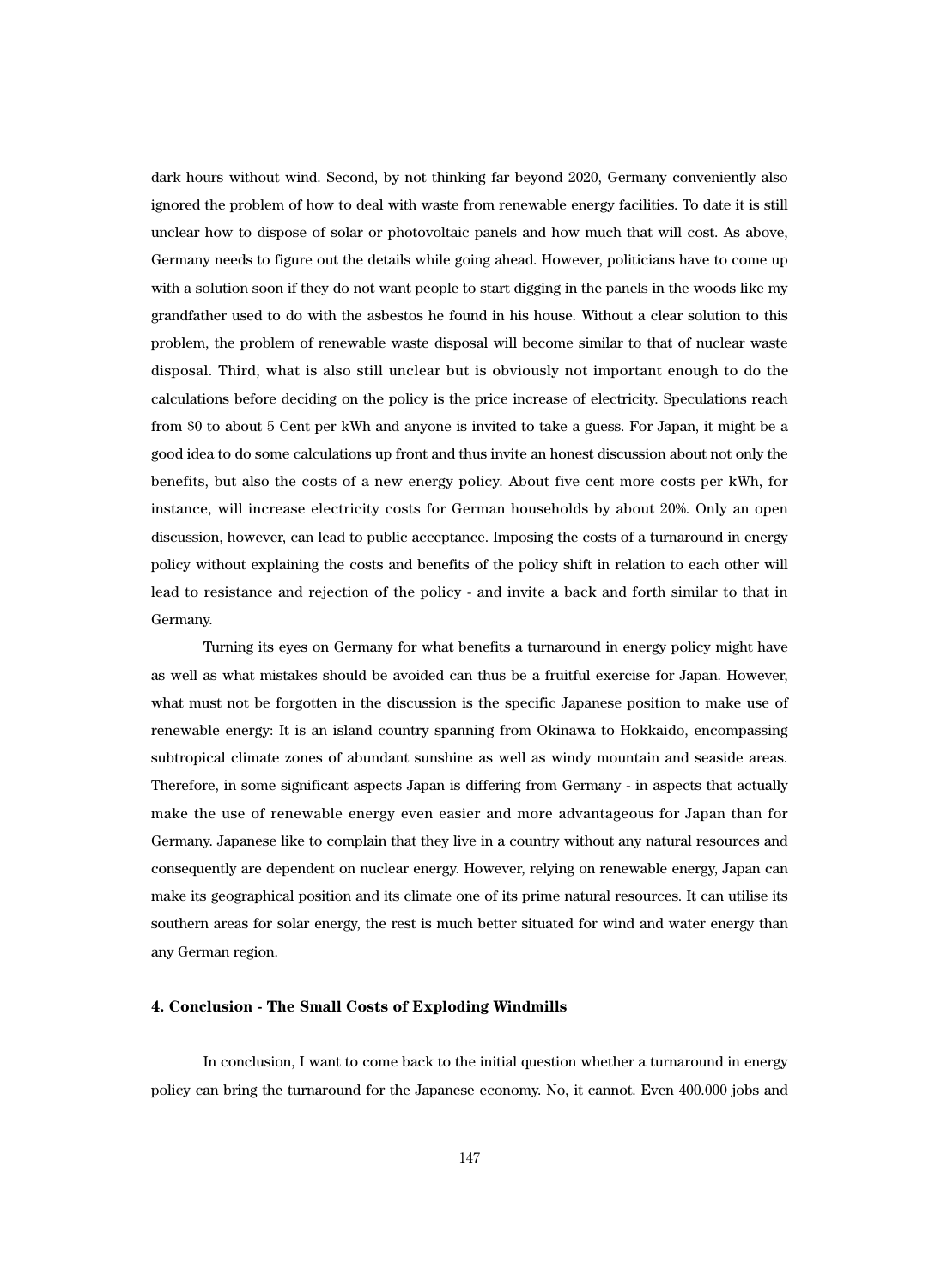\$40 billion of new investment will not solve all Japanese economic problems over night. However, creating a green economy is a first major step in this direction. A green economy will create hundred thousands of new jobs and will attract billions of new investment and a plethora of innovations. It will prove to be a powerful impetus to the economy and provide a sustainable, environmentally-friendly, self-sufficient supply of energy, transforming Japan itself into a natural resource. In the end, one must not forget that a turnaround in energy policy is a package deal and much more than only a nuclear phase-out. It is a broad investment in a future where renewable sources of energy replace damaging, dangerous and environmentally unfriendly fossil and nuclear energy.

The creation of such a green economy will create some initial hardships but these are easily explainable to the public in an open debate about the various energy forms: A 20% higher electricity bill may seem high at first, but viewed against all the hidden costs of nuclear and fossil energy in terms of tax money and environmental destruction is no more expensive. Having to build a completely new energy transport network for a decentralised energy supply might seem difficult at first, but seen as remedy for severe power asymmetries in Japanese energy policy will be a small inconvenience. And all these possible costs will fade next to the costs of Fukushima. Needless to say that if a windmill explodes there is no need to evacuate the surrounding 30km for decades to come.

#### **References**

Asahi Shimbun (25 August 2011). *TEPCO warned of big tsunami 4 days prior to March 11.* Retrievable from http://ajw.asahi.com/article/0311disaster/quake\_tsunami/AJ201108257639

Blazejczak, J., Braun, F. G., Edler, D., & Schill, W. (2011).Ökonomische Chancen und Struktureffekte einer nachhaltigen Energieversorgung. *DIW Wochenbericht, 20*, pp. 8-15.

Deutsche Energie Agentur (2005). *Energiewirtschaftliche Planung für die Netzintegration von Windenergie in Deutschland an Land und Offshore bis zum Jahr 2020.* Berlin: DENA.

Hamaoka Lawsuite (2007). *Press Release on the Nuclear Lawsuite Verdict.* Retrievable from